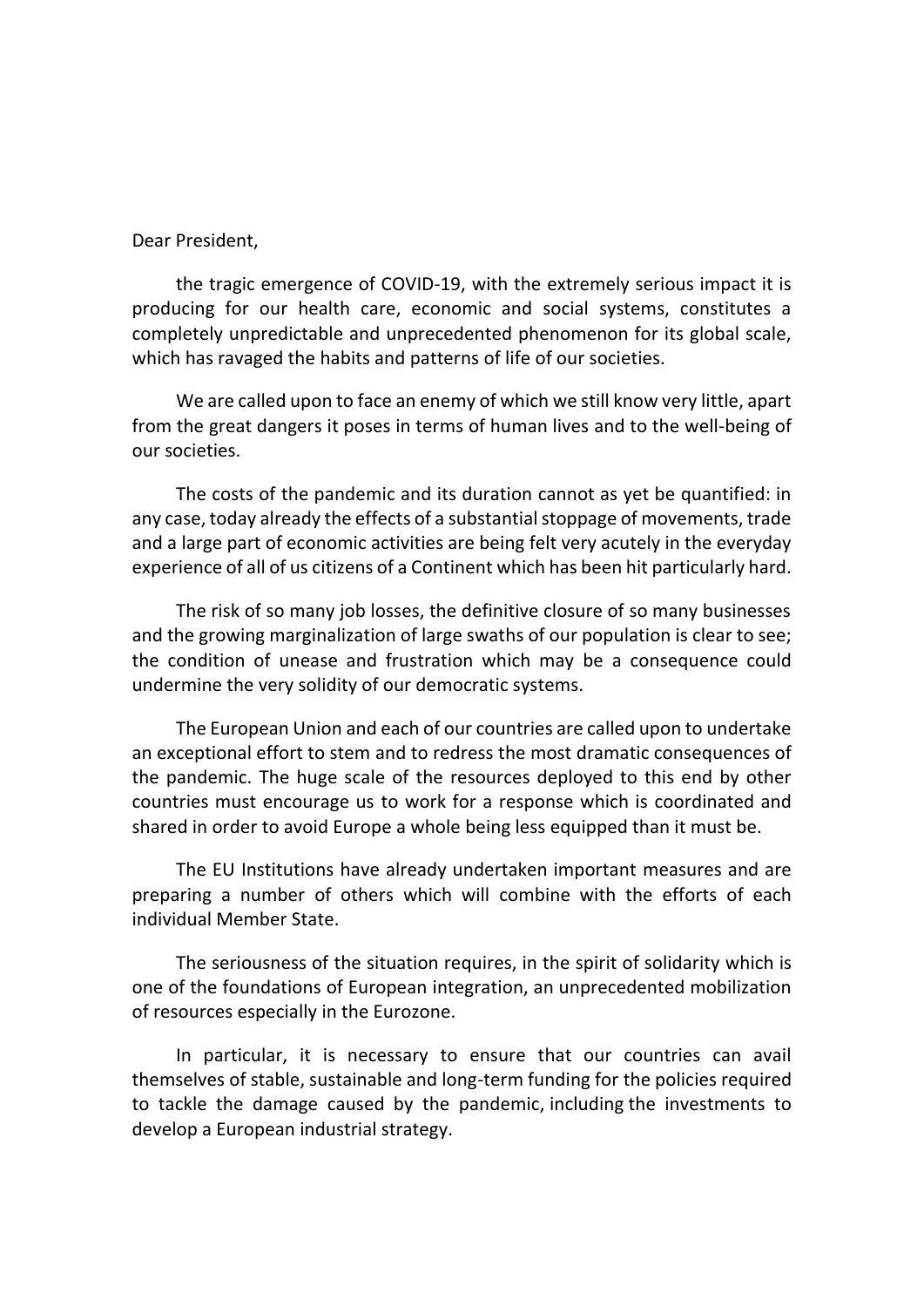In this light, it is important to explore the feasibilities and opportunities which may ensue from all the ideas which could be implemented, including, among others, the use of financial instruments or a solidarity fund issued by an EU Institution or body to raise resources and investments for the benefit of all Member States.

What should prevail in the examination of these ideas is the objective assessment of the results which could accrue so as to maximize the resources and investments which could be mobilized in the fight against COVID-19.

We should be far-sighted in our reasoning and actions, taking as our reference the principles of sharing, solidarity and cooperation which inspired the birth of the European Union. We have therefore seek an advanced compromise among the different views and interests of the Member States. Those in the front line in these difficult times, those who are undertaking huge sacrifices, the workers, the families and our entire European community expect an effective response resulting from engagement, cooperation and cohesiveness.

Beyond ensuring the essential stability of the Economic and Monetary Union and guaranteeing the proper working of the internal market, we do need to demonstrate that the European Union, together with all its Member States, is committed, in such a difficult phase, to providing a concrete and prompt response to the expectations and needs of our peoples, to leave no one behind, and to shape a common future.

Furthermore, it is essential to develop a European industrial sovereignty, especially to produce essential goods and materials in the field of public health, and the coordination between all Member States to guarantee mechanisms of solidarity to face future pandemics. A franc dialog with non-EU countries should also prevail to promote food safety and demanding sanitary standards, as the ones implemented within the European Union, able to prevent the emergence and the spread of new pandemics.

In the current exchange on these issues, it is essential that Parliaments be involved, as representative institutions and the highest expression of democracy and the needs and aspirations of our peoples.

Our Houses of Parliament, each in their own constitutional systems and in accordance with their parliamentary regulations, are contributing to the adoption of extraordinary measures to contain the pandemic, strengthen our health-care systems, and safeguard the production and distribution of essential goods and services in order to limit negative effects on employment and the economy. We